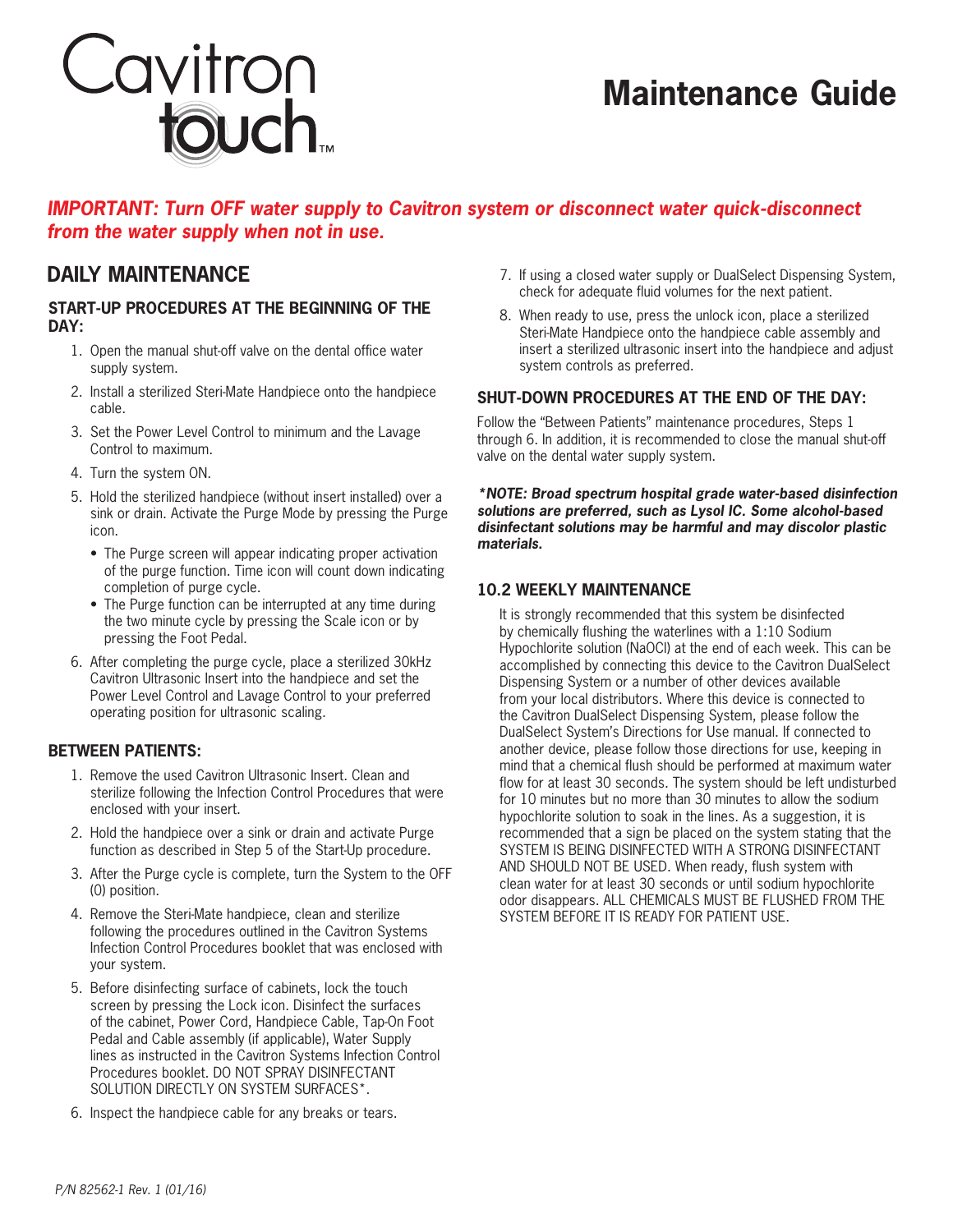# **Water Filter Maintenance Guide**

### **Your Cavitron system is equipped with a water line filter that needs to be evaluated and replaced periodically.**

| <b>WATER QUALITY:  </b>                          | <b>MUNICIPAL</b> | <b>WELL</b> | <b>HARD</b> | <b>SOFT</b>             | <b>BOTTLE SYSTEMS</b>                                                                                                                                                                        |
|--------------------------------------------------|------------------|-------------|-------------|-------------------------|----------------------------------------------------------------------------------------------------------------------------------------------------------------------------------------------|
| Recommended<br>Evaluation and/or<br>Replacement: | 1 x month        | 2 x month   | 2 x month   | $1 \times \text{month}$ | 2 x month                                                                                                                                                                                    |
| Other<br>Considerations:                         |                  |             |             |                         | If using chemical cleaners, the system<br>should be flushed appropriately to<br>prevent damage to equipment. Please<br>refer to the Cavitron Maintenance<br>Guide for recommended procedure. |

### **Key Indicators that your Cavitron water filter needs to be replaced:**

- Water flow is reduced to the insert and/or handpiece
- If particulates are visible on the filter
- Discoloration of the filter
- • Light indicator on your unit is visible

### **Please Note:**

- A 10-pack of replacement filters (part number 90158) is available from your local DENTSPLY Professional distributor.
- The Cavitron water filter is not intended to be the primary water filtration for the office. It is meant to protect the Cavitron system and components.
- If your Cavitron water filter needs to be replaced on a highly frequent basis, you should consider an overall water filtration system for your office to minimize damage to your dental equipment.
- Please refer to the scheduled maintenance guide for your specific Cavitron system for complete maintenance recommendations.

### **To replace your Cavitron water filter:**

- 1. Verify that the system is turned OFF.
- 2. Locate the blue water line on the back of the unit.
- 3. Disconnect the water supply hose from the dental office water supply. If a quick disconnect connector is attached to the end of the hose, relieve the water pressure by pressing the tip of the connector in an appropriate container and drain the water.
- 4. Grasp the fittings on either side of the filter disk and twist counterclockwise. Remove the filter section from either side of the water hose.
- 5. Install the replacement filter onto the water hose fittings. The filter should be positioned to match up with the correct hose fitting.
- 6. Hand tighten one hose fitting onto filter in a clockwise direction. Tighten second hose onto filter in clockwise direction. Reconnect the water supply line, operate unit to bleed the air and test for leaks.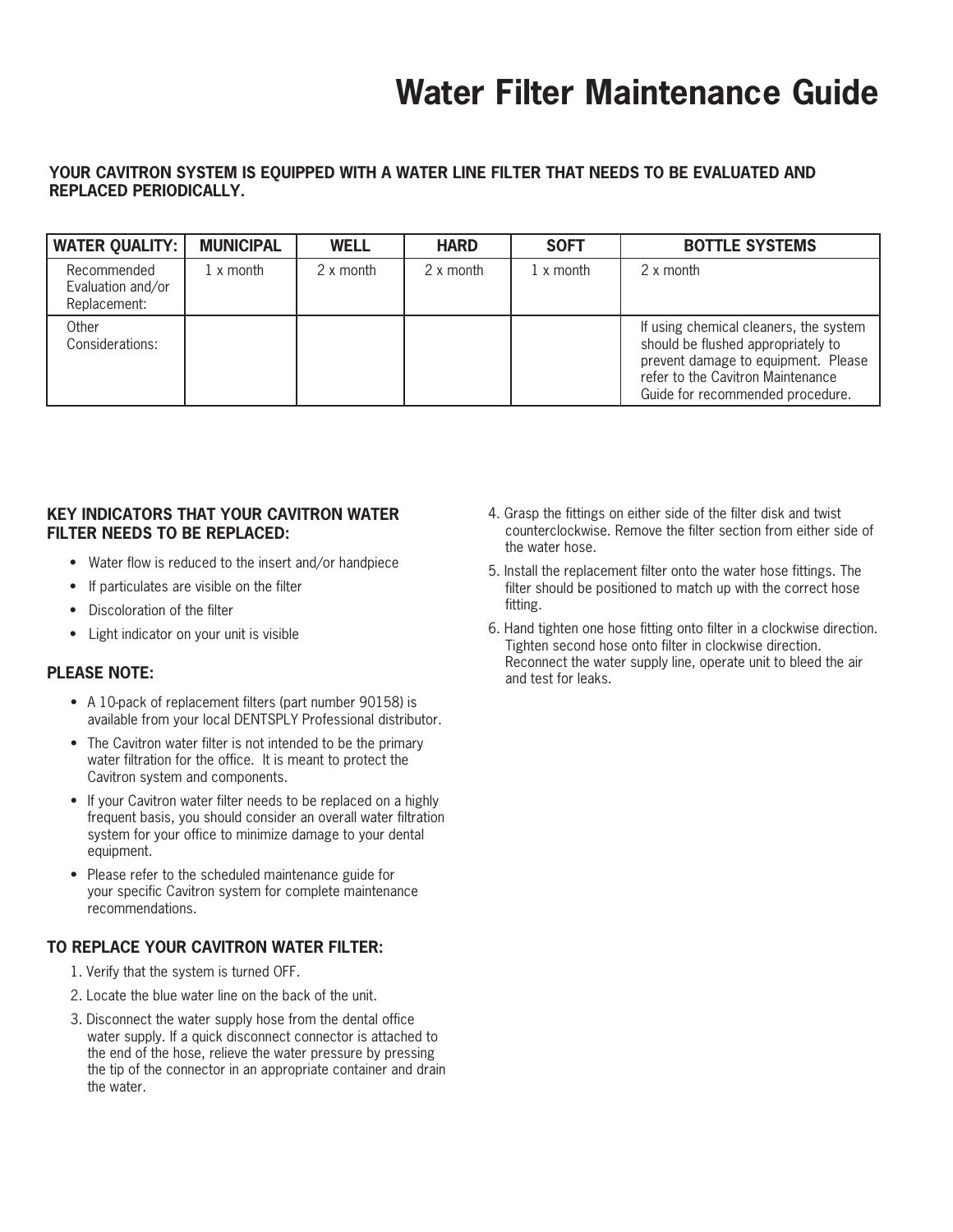# **Guide d'entretien**

### *IMPORTANT : éteignez l'alimentation en eau du système Cavitron ou déconnectez le raccord rapide de l'alimentation en eau lorsque le système n'est pas utilisé.*

### **Procédures de mise en marche en début de journée :**

Cavitron<br>**touch** 

- 1. Ouvrez la valve de coupure manuelle sur l'alimentation d'eau du cabinet dentaire.
- 2. Installez une pièce à main stérilisée Steri-Mate sur le câble de la pièce à main.
- 3. Réglez la commande de niveau de puissance au minimum et la commande de lavage au maximum.
- 4. Mettez le système en marche (ON).
- 5. Tenez la pièce à main (sans l'insert installé) au-dessus d'un évier ou d'un drain. Activez le mode Purge en appuyant sur l'icône Purge.
	- • L'écran Purge apparaîtra, confirmant l'activation de la fonction de purge. L'icône de temps fera un compte à rebours indiquant la fin du cycle de purge.
	- La fonction Purge peut être interrompue à tout moment pendant le cycle de deux minutes en appuyant sur l'icône Scale ou en appuyant sur la pédale.
- 6. Une fois le cycle de purge terminé, placez un insert stérile ultrasonique Cavitron 30 kHz dans la pièce à main et réglez la commande du niveau de puissance et la commande de lavage à la position souhaitée pour le détartrage à ultra-sons.

### **Entre les consultations :**

- 1. Retirez l'insert ultrasonique Cavitron utilisé. Nettoyez et stérilisez en suivant les procédures de contrôle des infections fournies avec votre insert.
- 2. Tenez la pièce à main au-dessus d'un évier ou d'un drain et activez la fonction Purge, décrite à l'étape 5 de la procédure de mise en marche.
- 3. Une fois le cycle de purge terminé, mettez le système à la position OFF (0).
- 4. Retirez la pièce à main Steri-Mate, puis nettoyez et stérilisezla en suivant les procédures indiquées dans le livret relatif aux procédures de contrôle des infections des systèmes Cavitron fourni avec votre système.
- 5. Avant de désinfecter la surface des boîtiers, verrouillez l'écran tactile en appuyant sur l'icône Verrouiller. Désinfectez les surfaces du boîtier, le cordon d'alimentation, le câble de la pièce à main, la pédale Tap-On, l'ensemble câble (le cas échéant) et les canalisations d'alimentation en eau, tel qu'indiqué dans le livret relatif aux procédures de contrôle des infections des systèmes Cavitron. NE PAS VAPORISER UNE SOLUTION DÉSINFECTANTE DIRECTEMENT SUR LES SURFACES DU SYSTÈME\*.
- **ENTRETIEN QUOTIDIEN** 6. Inspectez le câble de la pièce à main à la recherche d'éventuelles cassures ou détériorations.
	- 7. Si vous utilisez une alimentation en eau fermée ou un système de distribution DualSelect, vérifiez qu'il reste des volumes de liquide suffisants pour le patient suivant.
	- 8. Lorsque vous êtes prêt pour l'utilisation, appuyez sur l'icône de déverrouillage, placez une pièce à main stérilisée Steri-Mate dans l'ensemble câble de la pièce à main, insérez un insert à ultra-sons stérilisé dans la pièce à main et réglez les commandes du système selon vos préférences.

### **Procédures de mise hors fonction à la fin de la journée :**

Suivez les étapes 1 à 6 des procédures d'entretien « Entre les consultations ». Il est également recommandé d'éteindre la valve de coupure manuelle sur l'alimentation d'eau du cabinet dentaire.

### *\*REMARQUE : il est préférable d'utiliser des solutions désinfectantes à base d'eau approuvées pour les hôpitaux, tel que du Lysol IC. Certaines solutions désinfectantes à base d'alcool peuvent être nuisibles et décolorer les matériaux en plastique.*

### **10.2 Entretien hebdomadaire**

Il est fortement recommandé de désinfecter le système en rinçant chimiquement les canalisations d'eau avec une solution d'hypochlorite de sodium (NaOCI) 1:10 à la fin de chaque semaine. Cela peut être accompli en connectant ce dispositif au système de distribution DualSelect de Cavitron ou un nombre d'autres dispositifs offerts par vos distributeurs locaux. Si ce dispositif est connecté au système de distribution DualSelect de Cavitron, suivez le mode d'emploi du système DualSelect. S'il est connecté à un autre dispositif, suivez le mode d'emploi correspondant, en gardant à l'esprit qu'un rinçage aux produits chimiques doit être effectué à un flux d'eau maximum pendant 30 secondes au moins. Le système doit fonctionner sans interruption pendant au moins 10 minutes mais sans excéder 30 minutes afin de permettre à la solution d'hypochlorite de sodium de pénétrer dans les canalisations. Nous vous suggérons de placer un signe sur le système indiquant que le SYSTÈME EST EN COURS DE DÉSINFECTION AVEC UN DÉSINFECTANT PUISSANT ET NE DOIT PAS ÊTRE UTILISÉ. Une fois prêt, rincez le système avec de l'eau propre pendant au moins 30 secondes ou jusqu'à ce que l'odeur de l'hypochlorite de sodium disparaisse. TOUS LES PRODUITS CHIMIQUES DOIVENT ÊTRE ÉLIMINÉS DU SYSTÈME AVANT QUE CELUI-CI NE SOIT UTILISÉ SUR LE PATIENT.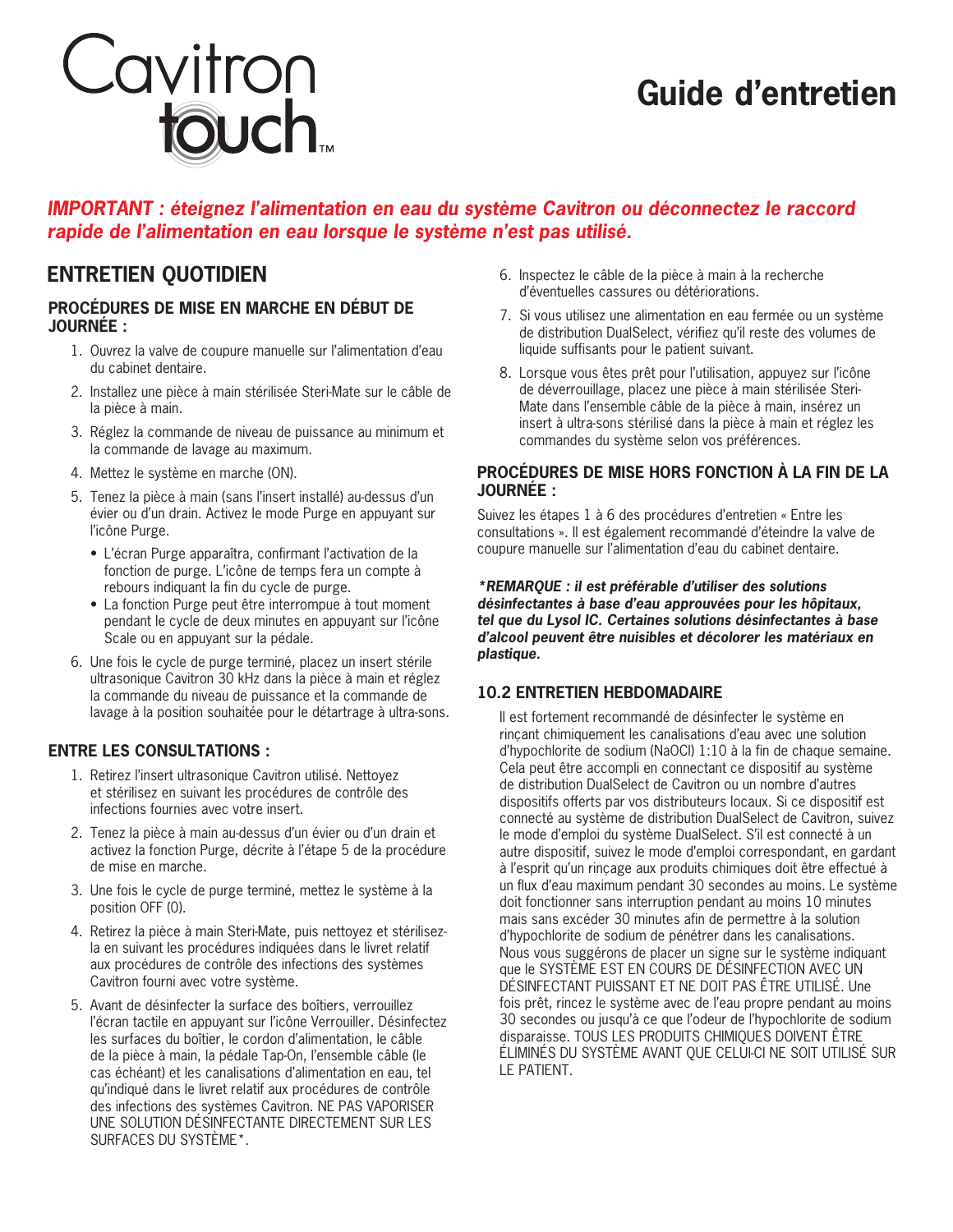# **Guide d'entretien du filtre à eau**

### **Votre système Cavitron est équipé d'un filtre de canalisation qui doit être inspecté et remplacé régulièrement.**

| <b>QUALITÉ DE</b><br>L'EAU :                   | <b>EAU DE VILLE</b> | <b>PUITS</b>       | <b>DURE</b>        | <b>DOUCE</b>       | <b>SYSTÈMES DE BOUTEILLES</b>                                                                                                                                                                                                            |
|------------------------------------------------|---------------------|--------------------|--------------------|--------------------|------------------------------------------------------------------------------------------------------------------------------------------------------------------------------------------------------------------------------------------|
| Inspection ou<br>remplacement<br>recommandés : | $1\times$ par mois  | $2\times$ par mois | $2\times$ par mois | $1\times$ par mois | $2\times$ par mois                                                                                                                                                                                                                       |
| Autres<br>remarques :                          |                     |                    |                    |                    | Si vous utilisez des produits nettoyants<br>chimiques, le système doit être bien<br>rincé pour éviter toute détérioration<br>du matériel. Veuillez consulter le guide<br>d'entretien Cavitron pour connaître la<br>procédure conseillée. |

### **Signes-clés montrant que votre filtre à eau Cavitron doit être remplacé :**

- • Le débit d'eau vers l'insert ou la pièce à main est réduit
- • Des particules sont présentes sur le filtre
- • Décoloration du filtre
- • Voyant lumineux allumé sur votre unité

### **Veuillez noter les éléments suivants :**

- • Des paquets de 10 filtres de rechange (numéro de pièce 90158) sont disponibles auprès de votre distributeur professionnel DENTSPLY local.
- • Le filtre à eau Cavitron n'a pas pour vocation d'être le système de filtration d'eau principal du cabinet. Il est conçu pour protéger le système Cavitron et ses composants.
- • Si votre filtre à eau Cavitron doit être remplacé très fréquemment, vous devriez songer à mettre en place un système de filtration général pour votre cabinet, afin d'éviter la détérioration de votre matériel dentaire.
- • Veuillez consulter le guide d'entretien planifié propre à votre système Cavitron afin de connaître l'ensemble des conseils d'entretien.

### **Pour remplacer votre filtre à eau Cavitron :**

- 1. Assurez-vous que le système est hors fonction (OFF).
- 2. Localisez la canalisation bleue au dos de l'unité.
- 3. Déconnectez la canalisation d'alimentation en eau du cabinet dentaire. Si un raccord rapidement démontable est attaché à l'extrémité du tuyau, réduisez la pression d'eau en appliquant une pression sur l'embout du raccord dans un contenant approprié et purgez l'eau.
- 4. Saisissez les raccords par l'un des côtés du disque du filtre et tournez dans le sens antihoraire. Retirez la section du filtre de l'un des côtés du tuyau d'eau.
- 5. Installez le filtre de rechange dans les raccords du tuyau d'eau. Le filtre doit être positionné de sorte à s'ajuster au bon raccord de tuyau.
- 6. Insérez l'un des raccords du tuyau sur le filtre en le serrant à la main dans le sens horaire. Fixer le deuxième tuyau sur le filtre en serrant dans le sens horaire. Reconnectez la canalisation d'alimentation en eau, faites fonctionner l'unité pour expulser l'air et faites un test pour vérifier s'il y a des fuites.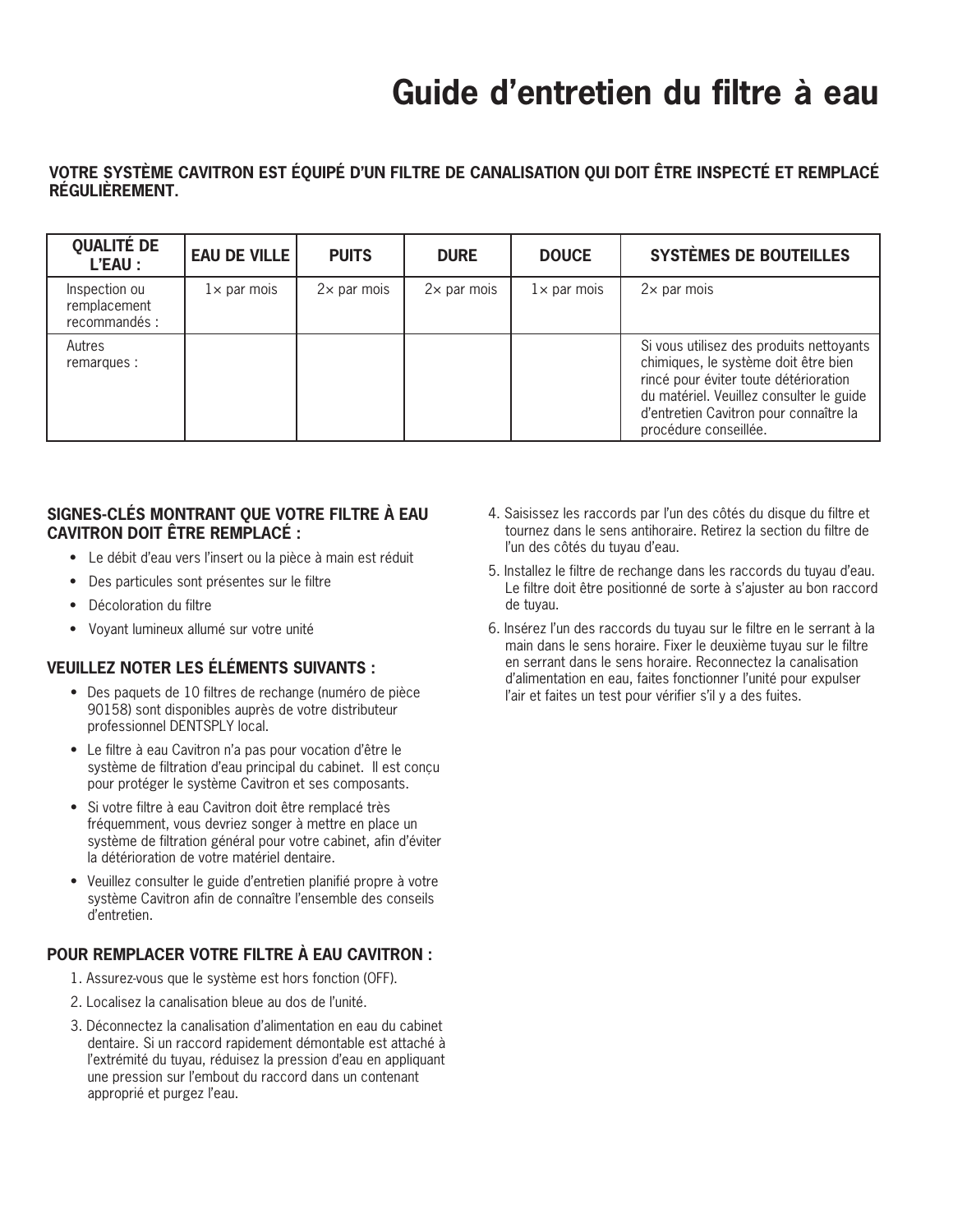

# **Guía de mantenimiento**

### *IMPORTANTE: DESACTIVE la red de suministro de agua del sistema Cavitron o desconecte la desconexión rápida de agua de la red de suministro de agua cuando no se utilice.*

### **Procedimientos de encendido al inicio del día:**

- 1. Abra la válvula de retención manual del sistema de red de suministro de agua para uso dental de la clínica.
- 2. Instale un pieza de mano Steri-Mate esterilizada en el cable de la pieza de mano.
- 3. Establezca el control del nivel de potencia al mínimo y el control de lavado al máximo.
- 4. Encienda el sistema.
- 5. Sostenga la pieza de mano esterilizada (sin instalar la boquilla) sobre un fregadero o desagüe. Active del modo de purga pulsando el icono Purgar.
	- • La pantalla Purgar aparecerá y se indicará si se ha activado correctamente la función purgar. El icono Tiempo se activará y empezará la cuenta atrás que indicará la finalización del ciclo de purga.
	- La función Purgar se puede interrumpir en cualquier momento durante el ciclo de dos minutos pulsando el icono Scale o presionando el pedal.
- 6. Una vez finalizado el ciclo de purga, coloque una boquilla ultrasónica Cavitron esterilizada de 30 kHz en la pieza de mano y establezca el control de nivel de potencia y el control de lavado en su posición operativa preferida para la escarificación ultrasónica.

### **Entre cada paciente:**

- 1. Extraiga la boquilla ultrasónica Cavitron usada. Limpie y esterilice según los procedimientos de control de infecciones que se incluían con su boquilla.
- 2. Sostenga la pieza de mano sobre un fregadero o desagüe y active la función Purgar, tal y como se describe en el paso 5 del procedimiento de encendido.
- 3. Una vez finalizado el ciclo de purga, apague el sistema en la posición OFF (0).
- 4. Extraiga la pieza de mano Steri-Mate, limpie y esterilice según los procedimientos subrayados en el manual Procedimientos de control de infecciones de los sistemas Cavitron que se incluía con el sistema.
- 5. Antes de desinfectar la superficie de los armarios, bloquee la pantalla táctil pulsando el icono Lock. Desinfecte la superficie del armario, cable de alimentación, cable de la pieza de mano, pedal Tap-On y cable de conexión (si corresponde), tuberías de suministro de agua, como se indica en el manual Procedimientos de control de infecciones de los sistemas Cavitron. NO ROCÍE DIRECTAMENTE LAS SUPERFICIES DEL SISTEMA CON SOLUCIONES DESINFECTANTES.
- **MANTENIMIENTO DIARIO** 6. Examine si el cable de la pieza de mano está roto o presenta alguna parte rasgada.
	- 7. Si usa un suministro de agua cerrado o el sistema de dispensación DualSelect, compruebe que se han seleccionado los volúmenes de líquido adecuados para el paciente siguiente.
	- 8. Cuando esté preparado, pulse el icono Desbloquear, coloque una pieza de mano Steri-Mate esterilizada en el cable de conexión de la pieza de mano e inserte una boquilla ultrasónica esterilizada en la pieza de mano. A continuación, ajuste los controles del sistema según sus preferencias.

### **Procedimientos de apagado al final del día:**

Siga los procedimientos de mantenimiento de "Entre cada paciente" (pasos 1-6). Además, es recomendable cerrar la válvula de retención manual de la red de suministro de agua para uso dental.

*\*NOTA: se recomiendan desinfectantes de amplio espectro a base de agua para uso hospitalario, como Lysol IC. Algunas soluciones desinfectantes con base alcohólica podrían ser perjudiciales y podrían decolorar los materiales plásticos.*

### **10.2 Mantenimiento semanal**

Se recomienda encarecidamente que se desinfecte el sistema mediante purgas químicas de las tuberías con una solución de hipoclorito de sodio (NaOCl) de 1:10 al concluir la semana. Esto se puede llevar a cabo conectando el dispositivo al sistema de dispensación Cavitron DualSelect o una serie de otros dispositivos disponibles a través de sus distribuidores locales. Si se conecta este dispositivo al sistema de dispensación Cavitron DualSelect, siga las instrucciones de uso que contiene el manual del sistema DualSelect. Si lo conecta a otro dispositivo, siga las instrucciones de uso correspondientes, y tenga siempre en cuenta que se debe efectuar una purga con sustancias químicas con el flujo máximo de agua durante al menos 30 segundos. Se debe dejar descansar el sistema durante 10 minutos, pero no más de 30, para permitir que la solución de hipoclorito de sodio empape las tuberías. Se suele recomendar colocar una señal en el sistema que indique que el SISTEMA SE HA DESINFECTADO CON UN DESINFECTANTE POTENTE Y QUE NO DEBE USARSE. Cuando esté listo, purgue el sistema con agua limpia durante al menos 30 segundos o hasta que desaparezca el olor de hipoclorito de sodio. TODAS LAS SUSTANCIAS QUÍMICAS DEBEN PURGARSE DEL SISTEMA ANTES DE DEJARLO PREPARADO PARA EL USO CON PACIENTES.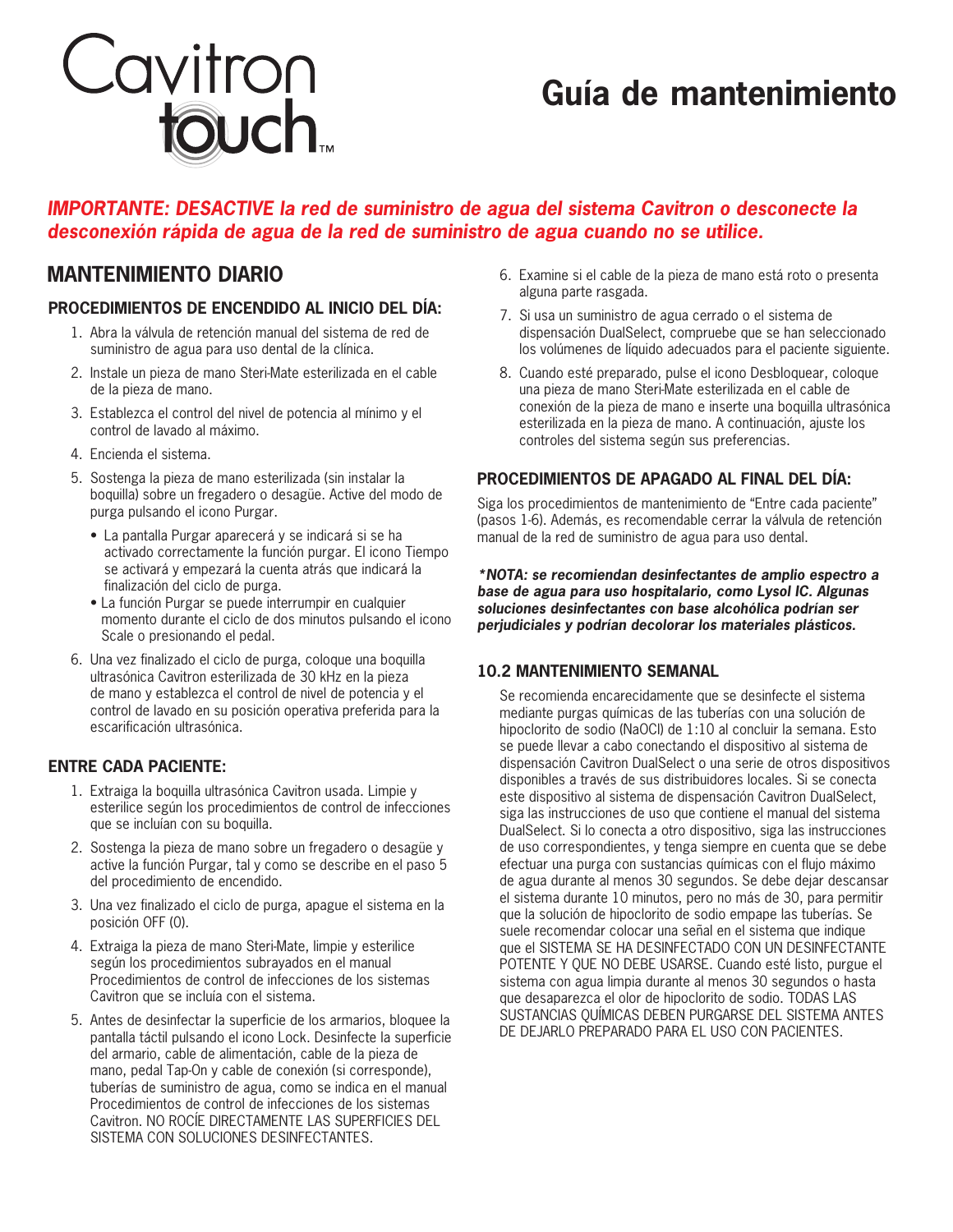# **Guía de mantenimiento del filtro de agua**

### **El sistema Cavitron está equipado con un filtro de la tubería de agua que se debe evaluar y cambiar de forma periódica.**

| <b>CALIDAD DEL</b><br><b>AGUA:</b>              | <b>MUNICIPAL</b> | <b>DEL POZO</b>   | <b>DURA</b>       | <b>BLANDA</b> | <b>SISTEMAS DE EMBOTELLADO</b>                                                                                                                                                                                      |
|-------------------------------------------------|------------------|-------------------|-------------------|---------------|---------------------------------------------------------------------------------------------------------------------------------------------------------------------------------------------------------------------|
| Evaluación<br>$y$ / $o$ cambio<br>recomendados: | 1 yez al mes     | 2 veces al<br>mes | 2 veces al<br>mes | 1 yez al mes  | 2 veces al mes                                                                                                                                                                                                      |
| Otras<br>consideraciones:                       |                  |                   |                   |               | Si se utilizan limpiadores químicos,<br>el sistema debe purgarse de<br>forma adecuada para evitar daños<br>en el equipo. Consulte la guía de<br>mantenimiento de Cavitron para ver el<br>procedimiento recomendado. |

### **Indicadores clave que reflejan la necesidad de cambiar su filtro de agua Cavitron:**

- El flujo de agua se reduce en la boquilla y/o la pieza de mano
- • Presencia de partículas visibles en el filtro
- • Decoloración del filtro
- • Se visualiza el indicador luminoso en su unidad

### **Tenga en cuenta lo siguiente:**

- Su distribuidor profesional local de DENTSPLY pueden poner a su disposición un paquete de 10 filtros de sustitución (número de referencia 90158).
- • El filtro de agua Cavitron no está diseñado para ser el sistema de filtrado de agua principal de la clínica. Está diseñado para proteger el sistema Cavitron y sus componentes.
- • Si es necesario sustituir el filtro de agua Cavitron con bastante frecuencia, debe considerar la posibilidad de usar un sistema de filtrado de agua general para su clínica, con el fin de reducir los daños en su equipo odontológico.
- • Consulte la guía de mantenimiento programado para ver todas las recomendaciones de mantenimiento del sistema Cavitron específico.

### **Para sustituir el filtro de agua Cavitron:**

- 1. Compruebe que el sistema esté apagado.
- 2. Coloque la tubería de agua azul en la parte trasera de la unidad.
- 3. Desconecte la manguera de suministro de agua de la red de agua de la clínica dental. Si se ha acoplado un conector de desconexión rápida al extremo de la manguera, disminuya la presión del agua dirigiendo la punta del conector a un envase apropiado y drene el agua.
- 4. Agarre las piezas de acoplamiento de cualquier lado del disco del filtro y gírelas en el sentido contrario de las agujas del reloj. Extraiga la sección del filtro de cualquiera de los lados de la manguera de agua.
- 5. Instale el filtro de repuesto en las piezas de acoplamiento de la manguera de agua. Se debe colocar el filtro de manera que encaje con las piezas de acoplamiento de la manguera correctas.
- 6. Agarre con la mano de manera firme una pieza de acoplamiento de la manguera hacia el filtro en la dirección de las agujas del reloj. Ajuste la segunda manguera en el filtro en la dirección de las agujas del reloj. Vuelva a conectar la tubería de suministro de agua y ponga en funcionamiento la unidad para expulsar el aire y comprobar si hay fugas.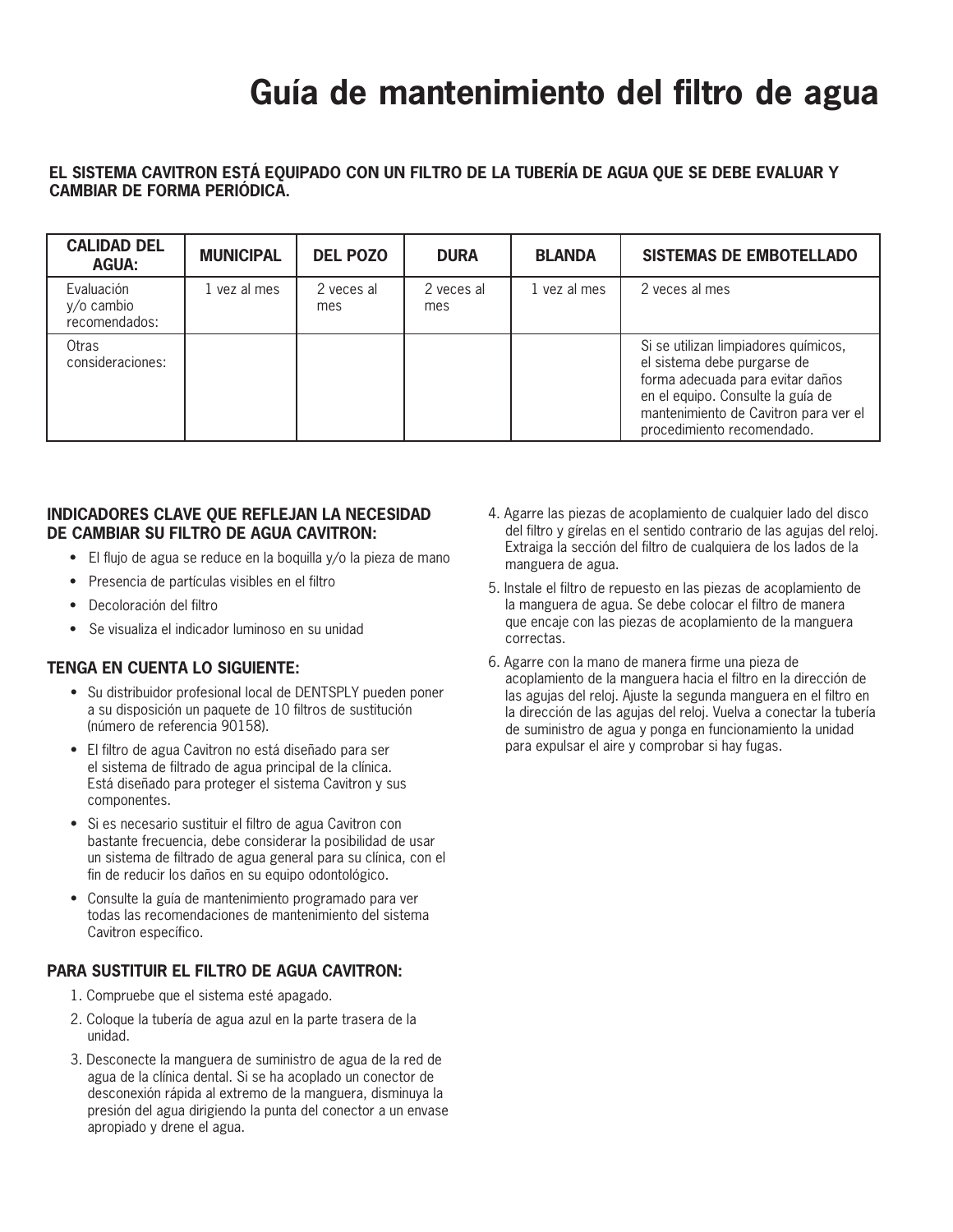# Cavitron<br>**touch**

# **Wartungshandbuch**

### *WICHTIG: Schalten Sie die Wasserversorgung zum Cavitron-System aus oder trennen Sie die Wassersteckverbindung von der Wasserversorgung, wenn diese nicht verwendet wird.*

### **Einschaltverfahren zu Beginn des Tages:**

- 1. Öffnen Sie den manuellen Absperrhahn am Wasserversorgungssystem der Praxis.
- 2. Schließen Sie ein sterilisiertes Steri-Mate-Handstück an das Handstück-Verbindungskabel an.
- 3. Stellen Sie den Leistungsregler auf die kleinste Stufe und den Spüleinstellknopf auf die höchste Stufe.
- 4. Schalten Sie das Gerät ein (ON).
- 5. Halten Sie das sterilisierte Handstück (ohne eingesetztes Einsatzstück) über ein Waschbecken oder einen Abfluss. Aktivieren Sie den Reinigungsmodus, indem Sie das Symbol "Reinigung" drücken.
	- Auf dem angezeigten Reinigungsbildschirm wird die richtige Aktivierung der Reinigungsfunktion angezeigt. Das Zeitsymbol zählt nach unten und gibt das Ende des Reinigungszyklus an.
	- Sie können die Reinigungsfunktion während des zweiminütigen Zyklus jederzeit unterbrechen, indem Sie das Symbol "Scale" oder den Fußschalter drücken.
- 6. Setzen Sie nach Abschluss des Reinigungszyklus ein sterilisiertes 30 kHz-Cavitron-Ultraschall-Einsatzstück in das Handstück ein und stellen Sie den Leistungsregler sowie den Spüleinstellknopf auf die gewünschte Position für die Ultraschall-Zahnsteinentfernung.

### **Zwischen Patienten:**

- 1. Entfernen Sie das verwendete Cavitron-Ultraschall-Einsatzstück. Säubern und sterilisieren Sie es anschließend gemäß den Verfahren zur Infektionskontrolle, die im Lieferumfang des Einsatzstücks enthalten waren.
- 2. Halten Sie das Handstück über ein Waschbecken oder einen Abfluss und aktivieren Sie die Reinigungsfunktion, wie in Schritt 5 des Einschaltverfahrens beschrieben.
- 3. Schalten Sie das Gerät nach Abschluss des Reinigungszyklus aus (AUS-Position, 0).
- 4. Entfernen Sie das Steri-Mate-Handstück und reinigen sowie sterilisieren Sie es gemäß den Verfahren in der beiliegenden Informationsbroschüre zu den Verfahren zur Infektionskontrolle bei Cavitron-Systemen.
- 5. Sperren Sie vor der Desinfektion der Geräteoberflächen den Touchscreen, indem Sie das Symbol zum Sperren drücken. Desinfizieren Sie die Oberflächen des Gehäuses, das Stromkabel, das Handstückkabel, den Tap-On-Fußschalter und das Verbindungskabel (sofern vorhanden) sowie die Wasserversorgungsleitungen gemäß den Verfahren in der beiliegenden Informationsbroschüre zu den Verfahren zur

**TÄGLICHE WARTUNG Infektionskontrolle bei Cavitron-Systemen. SPRÜHEN SIE** DESINFEKTIONSMITTEL NIE DIREKT AUF DIE OBERFLÄCHEN DES GERÄTS\*.

- 6. Prüfen Sie, ob das Handstückkabel Brüche oder Risse aufweist.
- 7. Wenn Sie ein geschlossenes Wasserversorgungssystem oder ein DualSelect-Spendersystem verwenden, überprüfen Sie, ob für den nächsten Patienten ausreichend Spülwasser vorhanden ist.
- 8. Wenn das Gerät wieder einsatzbereit ist, drücken Sie das Symbol zum Entsperren des Touchscreens, verbinden ein sterilisiertes Steri-Mate-Handstück mit dem Handstück-Verbindungskabel, setzen ein sterilisiertes Ultraschall-Einsatzstück in das Handstück ein und passen die Geräteregler wie gewünscht an.

### **Abschaltverfahren am Ende des Tages:**

Befolgen Sie die Wartungsmaßnahmen in Schritt 1 bis 6 unter "Zwischen Patienten". Zusätzlich empfehlen wir, dass Sie den manuellen Absperrhahn am Wasserversorgungssystem der Praxis schließen.

*\*HINWEIS: Verwenden Sie vorzugsweise wasserbasierte Breitband-Desinfektionslösungen für den klinischen Gebrauch, z. B. Lysol IC. Einige Desinfektionslösungen auf Alkoholbasis können schädlich sein und zu Verfärbungen der Kunststoffteile führen.*

### **10.2 Wöchentliche Wartung**

Wir empfehlen dringend, das Gerät am Ende jeder Woche durchzuspülen und zu desinfizieren, indem Sie die Wasserleitungen mit einer Natriumhypochloritlösung (NaOCl) im Verhältnis 1:10 chemisch reinigen. Dazu können Sie dieses Gerät an ein Cavitron DualSelect-Spendersystem oder zahlreiche andere Systeme anschließen, die bei Ihrem zuständigen Vertriebsbeauftragten erhältlich sind. Wenn dieses Gerät an das Cavitron DualSelect-Spendersystem angeschlossen ist, befolgen Sie bitte die Informationen in der Gebrauchsanweisung des DualSelect-Systems. Wenn es an ein anderes System angeschlossen ist, befolgen Sie bitte die jeweiligen Gebrauchsanweisungen. Beachten Sie dabei bitte, dass Sie das Gerät bei maximalem Wasserdurchfluss mindestens 30 Sekunden mit einer chemischen Reinigungslösung durchspülen müssen. Lassen Sie das Gerät 10 Minuten, aber nicht länger als 30 Minuten ruhen, damit die Natriumhypochloritlösung in den Leitungen einwirken kann. Wir empfehlen Ihnen, mit einem Schild am Gerät darauf hinzuweisen, dass das SYSTEM MIT EINEM STARKEN DESINFEKTIONSMITTEL DESINFIZIERT WURDE UND NICHT VERWENDET WERDEN SOLLTE. Spülen Sie das Gerät anschließend mindestens 30 Sekunden oder so lange mit sauberem Wasser durch, bis kein Hypochlorit-Geruch vorhanden ist. ALLE CHEMIKALIEN MÜSSEN AUS DEM GERÄT GESPÜLT WERDEN, BEVOR ES WIEDER FÜR PATIENTEN EINGESETZT WERDEN KANN.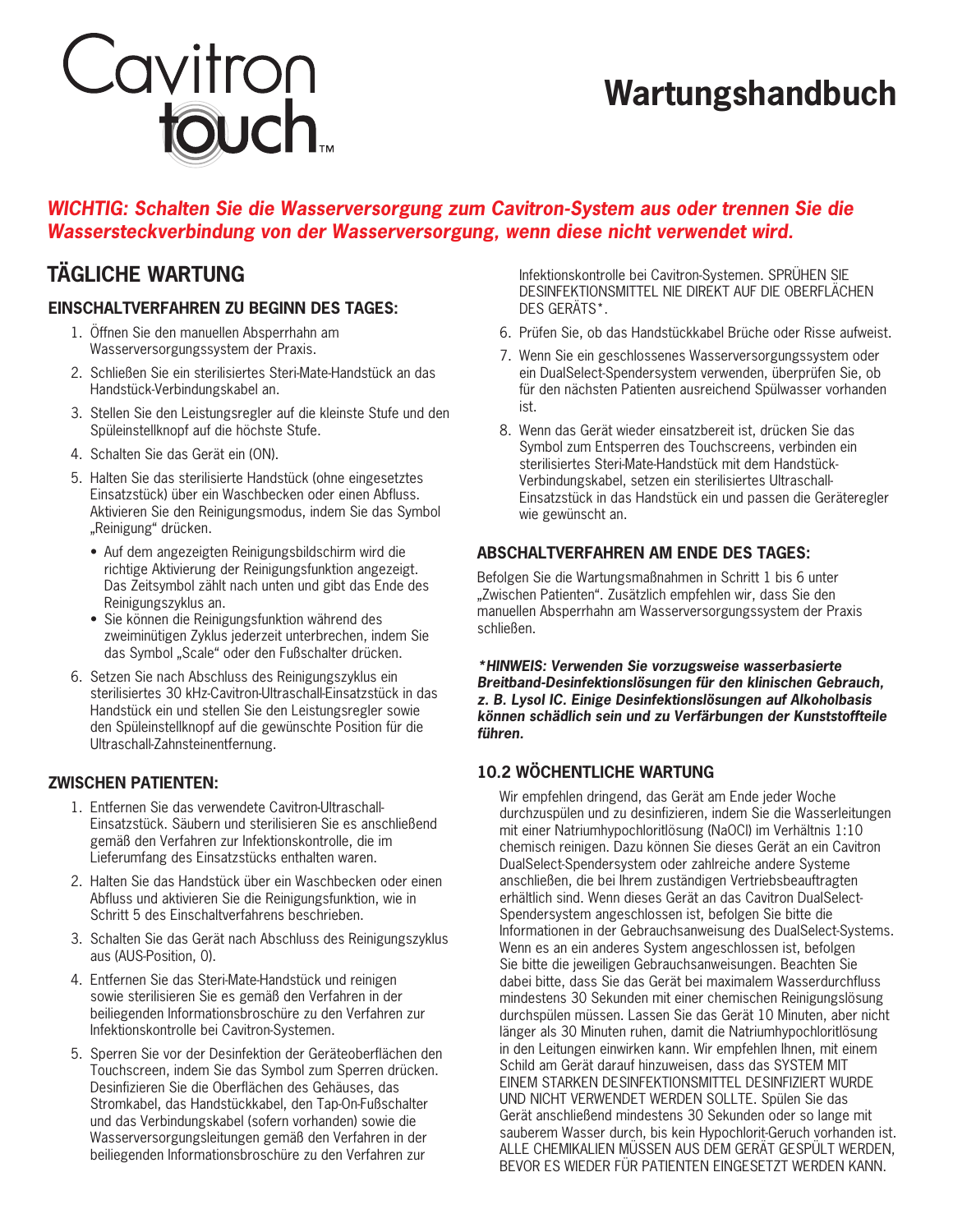# **Wartungshandbuch für Wasserfilter**

### **Ihr Cavitron-System ist mit einem Wasserleitungsfilter ausgestattet, der regelmäSSig überprüft und ausgetauscht werden muss.**

| <b>WASSERQUALITÄT:</b>                      | <b>GEMEINDE</b> | <b>BRUNNEN</b> | <b>HART</b>  | <b>WEICH</b>           | <b>FLASCHENSYSTEME</b>                                                                                                                                                                                                                  |
|---------------------------------------------|-----------------|----------------|--------------|------------------------|-----------------------------------------------------------------------------------------------------------------------------------------------------------------------------------------------------------------------------------------|
| Empfohlene Bewertung<br>und/oder Austausch: | 1 x im Monat    | 2 x im Monat   | 2 x im Monat | $1 \times im$<br>Monat | 2 x im Monat                                                                                                                                                                                                                            |
| Sonstige<br>Überlegungen:                   |                 |                |              |                        | Bei der Verwendung von chemischen<br>Reinigungsmitteln sollte das System<br>sachgemäß durchgespült werden,<br>um Geräteschäden zu vermeiden.<br>Informationen zum empfohlenen<br>Verfahren finden Sie im Cavitron-<br>Wartungshandbuch. |

### **Wichtige Anzeichen für einen Austausch Ihres Cavitron-Wasserfilters:**

- Der Wasserdurchfluss ist auf das Einsatzstück und/oder das Handstück beschränkt
- Partikel sind am Filter sichtbar
- • Verfärbung des Filters
- • Die Leuchtanzeige an Ihrem Gerät ist sichtbar

### **Hinweis:**

- • Ein 10er-Pack Austauschfilter (Teilenummer 90158) ist bei Ihrem zuständigen DENTSPLY Professional-Vertriebsbeauftragten erhältlich.
- • Der Cavitron-Wasserfilter ist nicht als primärer Wasserfilter für die Praxis bestimmt. Er ist darauf ausgelegt, das Cavitron-System und die dazugehörigen Komponenten zu schützen.
- Wenn Ihr Cavitron-Wasserfilter sehr häufig ausgetauscht werden muss, sollten Sie ein Wasserfiltergesamtsystem für Ihre Praxis in Erwägung ziehen, um Schäden an Ihrer zahnmedizinischen Ausrüstung auf ein Minimum zu reduzieren.
- • Vollständige Wartungsempfehlungen entnehmen Sie bitte dem entsprechenden Wartungshandbuch für Ihr Cavitron-System.

### **Austausch des Cavitron-Wasserfilters:**

- 1. Prüfen Sie, ob das Gerät ausgeschaltet (OFF) ist.
- 2. Platzieren Sie die blaue Wasserleitung an der Rückseite des Geräts.
- 3. Trennen Sie die Wasserleitung vom Wasserversorgungssystem der Praxis. Wenn eine Steckverbindung am Ende des Schlauchs angebracht ist, lassen Sie den Wasserdruck ab, indem Sie das vordere Ende des Anschlusses in ein geeignetes Gefäß drücken und das Wasser ablaufen lassen.
- 4. Halten Sie die Schlauchtüllen an beiden Seiten der Filterscheibe und drehen Sie sie entgegen dem Uhrzeigersinn. Entfernen Sie den Filterbereich aus beiden Seiten des Wasserschlauchs.
- 5. Setzen Sie den Ersatzfilter in die Tüllen des Wasserschlauchs. Der Filter sollte so eingesetzt werden, dass er mit der richtigen Schlauchtülle übereinstimmt.
- 6. Ziehen Sie eine Schlauchtülle mit der Hand und im Uhrzeigersinn am Filter fest. Drehen Sie dann den zweiten Schlauch im Uhrzeigersinn auf den Filter. Schließen Sie die Wasserversorgungsleitung wieder an und starten Sie das Gerät, um verbliebene Luft zu entfernen und das Gerät auf Leckstellen zu testen.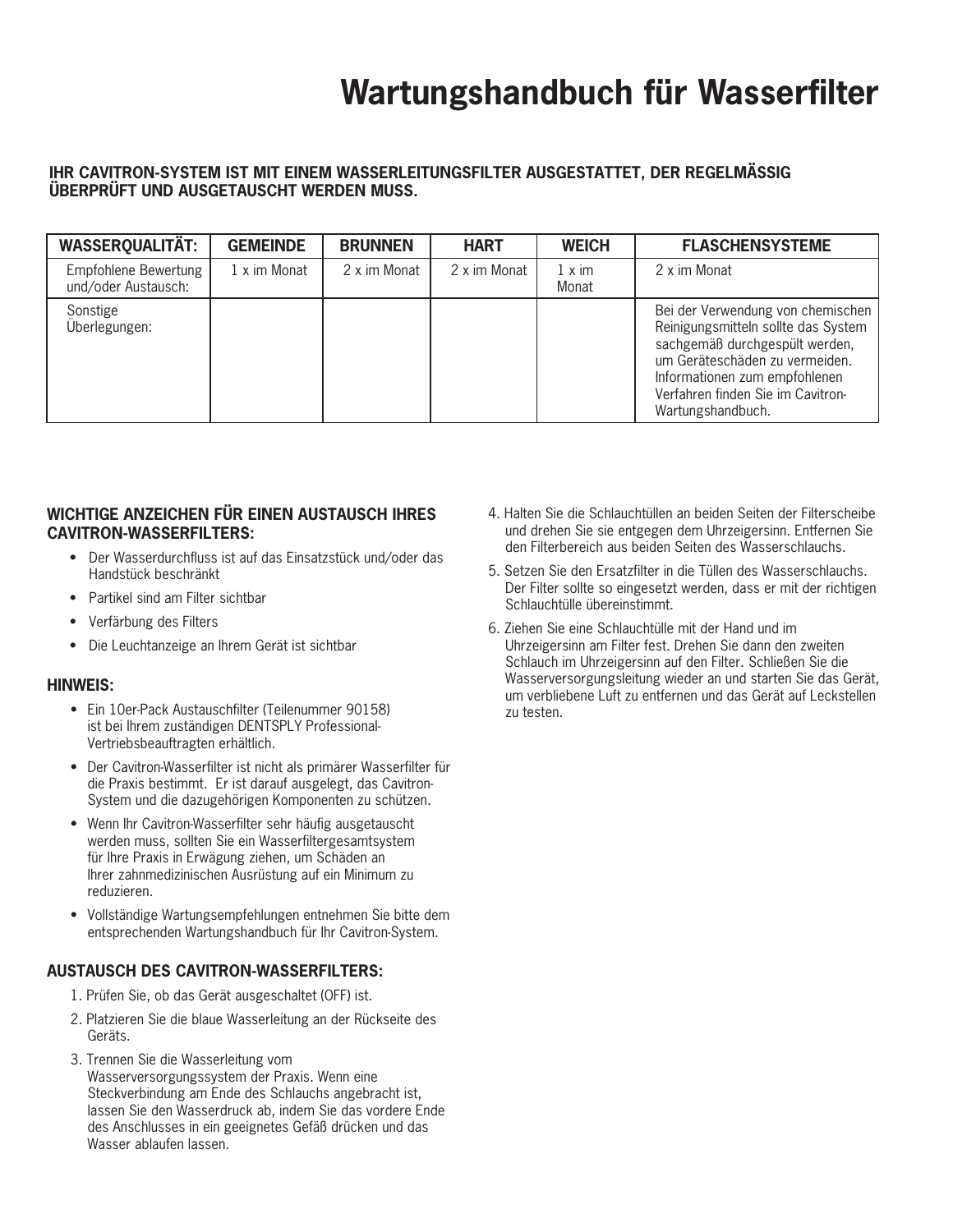

# **Guida alla manutenzione**

*IMPORTANTE: quando il sistema Cavitron non è in uso, interrompere il rifornimento idrico o staccare il connettore a scollegamento rapido dall'impianto di rifornimento idrico.*

### **MANUTENZIONE GIORNALIERA** SOLUZIONI DISINFETTANTI DIRETTAMENTE SULLE SUPERFICI

### **Procedure di messa in funzione all'inizio della GIORNATA:**

- 1. Aprire la valvola di arresto manuale sull'impianto di rifornimento idrico dell'ambulatorio odontoiatrico.
- 2. Installare un manipolo sterilizzato Steri-Mate sul cavo del manipolo.
- 3. Impostare il comando del livello di potenza al minimo e il comando di lavaggio al massimo.
- 4. Attivare il sistema.
- 5. Mantenere il manipolo sterilizzato (senza inserto) sopra un lavandino o uno scarico. Attivare la modalità di spurgo toccando l'icona Spurgo.
	- A indicare la corretta attivazione della funzione di spurgo, verrà visualizzata la schermata Spurgo. L'icona Tempo mostrerà un conto alla rovescia, corrispondente al termine del ciclo di spurgo.
	- La funzione Spurgo può essere interrotta in qualsiasi momento durante il ciclo da due minuti toccando l'icona Scale o premendo il comando a pedale.
- 6. Dopo aver completato il ciclo di spurgo, collocare un inserto a ultrasuoni Cavitron da 30 kHz nel manipolo, quindi impostare il comando del livello di potenza e il comando di lavaggio in base alla posizione operativa preferita per l'ablazione a ultrasuoni.

### **Tra un paziente e l'altro:**

- 1. Rimuovere l'inserto a ultrasuoni Cavitron utilizzato. Pulire e sterilizzare in base alle procedure di controllo delle infezioni fornite con l'inserto.
- 2. Mantenere il manipolo sopra un lavandino o uno scarico, quindi attivare la funzione Spurgo come descritto nel punto 5 della procedura di messa in funzione.
- 3. Al termine del ciclo di spurgo, disattivare il sistema portando l'interruttore di alimentazione principale su OFF (0).
- 4. Rimuovere il manipolo Steri-Mate, pulire e sterilizzare seguendo le procedure descritte nell'opuscolo Procedure di controllo delle infezioni nei sistemi Cavitron fornito con il sistema.
- 5. Prima di disinfettare la superficie degli armadi, bloccare lo schermo tattile toccando l'icona Blocco. Disinfettare le superfici dell'armadio, del cavo di alimentazione, del cavo del manipolo, del comando a pedale Tap-On e dell'assieme di cavi (se applicabile) e delle linee di rifornimento idrico in base alle istruzioni contenute nell'opuscolo Procedure di controllo delle infezioni nei sistemi Cavitron. NON SPRUZZARE

DEL SISTEMA\*.

- 6. Ispezionare il cavo del manipolo per rilevare eventuali segni di rottura o usura.
- 7. In caso di utilizzo di un'erogazione idrica chiusa o di un sistema di erogazione DualSelect, controllare che vi siano volumi di liquido adeguati per il paziente successivo.
- 8. Una volta pronto all'uso, toccare l'icona Sblocco, collocare un manipolo Steri-Mate sterilizzato sull'assieme del cavo del manipolo e inserire un inserto a ultrasuoni sterilizzato sul manipolo, quindi regolare i comandi del sistema come desiderato.

### **Procedure di spegnimento al termine della giornata:**

Seguire le procedure di manutenzione "Tra un paziente e l'altro" dal punto 1 al punto 6. Inoltre, si raccomanda di chiudere la valvola di arresto manuale sull'impianto di rifornimento idrico dell'ambulatorio odontoiatrico.

*\*NOTA: sono da preferirsi le soluzioni di disinfezione a base di acqua di grado ospedaliero ad ampio spettro, come Lysol IC. Alcune soluzioni disinfettanti a base di alcol possono essere dannose e possono decolorare i materiali plastici.*

### **10.2 Manutenzione settimanale**

Si raccomanda di disinfettare questo sistema mediante lavaggio chimico delle linee idriche con una soluzione di ipoclorito di sodio (NaOCl) 1:10 al termine di ogni settimana. Ciò può essere ottenuto collegando il dispositivo a un sistema di erogazione DualSelect Cavitron o a una serie di altri dispositivi disponibili mediante i propri distributori locali. Una volta connesso questo dispositivo al sistema di erogazione Cavitron DualSelect, seguire le indicazioni per l'uso del sistema DualSelect. Se connesso a un altro dispositivo, seguire queste indicazioni per l'uso tenendo presente la necessità di eseguire il lavaggio chimico alla massima portata idrica per almeno 30 secondi. Lasciare indisturbato il sistema per almeno 10 minuti, ma senza superare i 30 minuti, in modo da consentire alla soluzione a base di ipoclorito di sodio di impregnare le linee. Si raccomanda di collocare un cartello sul sistema con il seguente messaggio: È IN CORSO LA DISINFEZIONE DEL SISTEMA CON UN POTENTE DISINFETTANTE, NON UTILIZZARE IL SISTEMA. Una volta pronto, risciacquare il sistema con acqua pulita per almeno 30 secondi o fino alla scomparsa dell'odore di ipoclorito di sodio. TUTTE LE SOSTANZE CHIMICHE DEVONO ESSERE RIMOSSE DAL SISTEMA PRIMA DI PREPARARLO PER L'USO SUI PAZIENTI.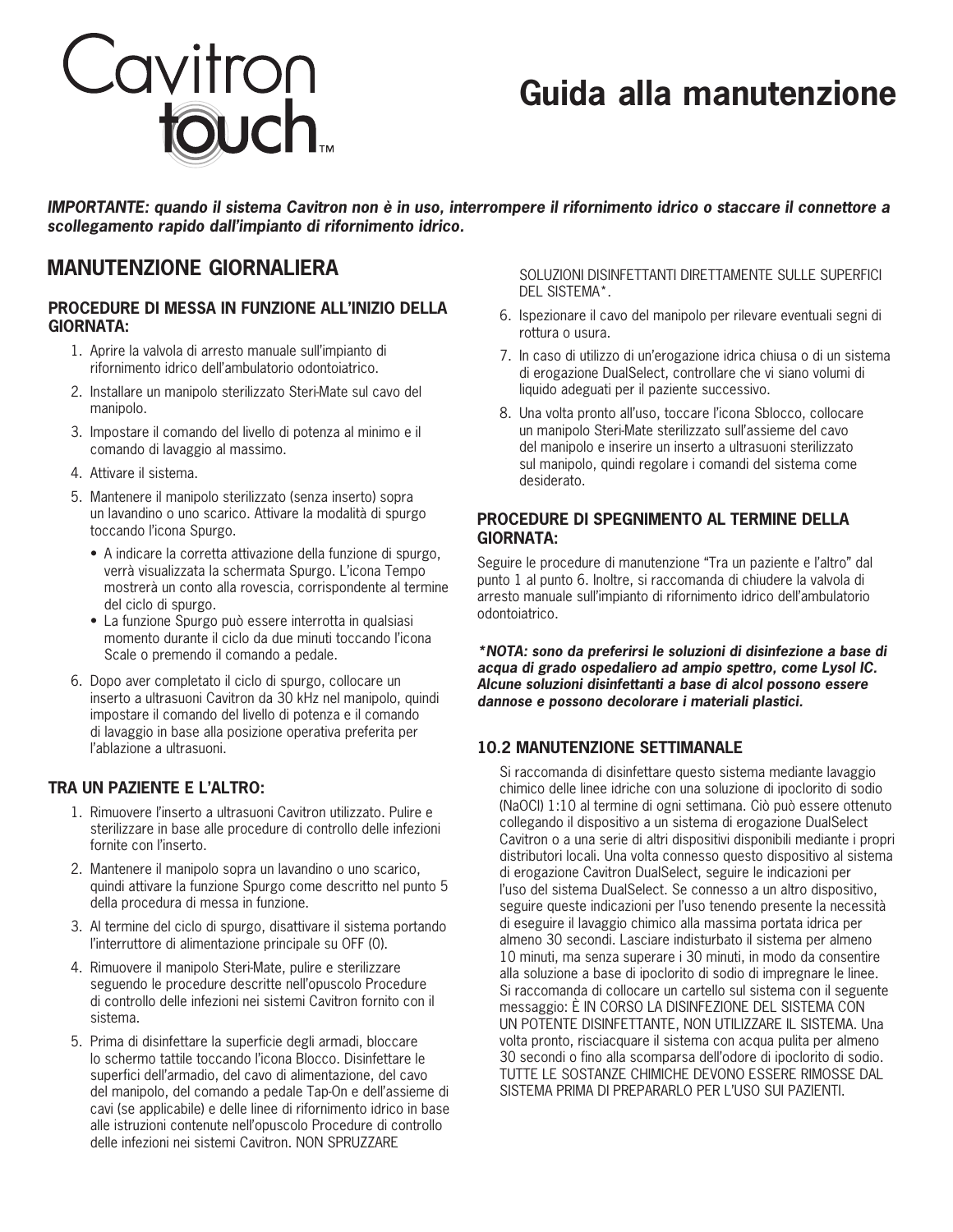# **Guida alla manutenzione del filtro dell'acqua**

### **Il sistema Cavitron è dotato di un filtro dell'acqua erogata dalla linea idrica che deve essere periodicamente valutato e sostituito.**

| <b>QUALITÀ</b><br><b>DELL'ACQUA:</b>            | <b>ACQUEDOTTO</b> | <b>FALDA</b> | <b>DURA</b> | <b>DOLCE</b> | <b>IMBOTTIGLIATA</b>                                                                                                                                                                                                                            |
|-------------------------------------------------|-------------------|--------------|-------------|--------------|-------------------------------------------------------------------------------------------------------------------------------------------------------------------------------------------------------------------------------------------------|
| Valutazioni e/o<br>sostituzioni<br>consigliate: | 1 al mese         | 2 al mese    | 2 al mese   | 1 al mese    | 2 al mese                                                                                                                                                                                                                                       |
| Altre<br>considerazioni:                        |                   |              |             |              | se si utilizzano dei detergenti chimici,<br>il sistema deve essere risciacquato in<br>modo appropriato per evitare danni<br>alla strumentazione. La procedura<br>consigliata è riportata nella Guida alla<br>manutenzione del sistema Cavitron. |

### **Principali segnali della necessità di sostituire il filtro:**

- • Erogazione ridotta verso l'inserto e/o il manipolo
- • Presenza di particelle visibili sul filtro
- • Perdita di colore del filtro
- • Indicatore luminoso visibile sull'unità

### **NOTE:**

- È possibile richiedere al distributore DENTSPLY locale una confezione da 10 filtri sostitutivi (P/N 90158).
- Il filtro dell'acqua del sistema Cavitron è progettato per proteggere solo il sistema e i suoi componenti; non può fungere da sistema filtrante generale dell'ambulatorio.
- Se il filtro dell'acqua del sistema Cavitron deve essere sostituito con una frequenza elevata, si consiglia di installare un sistema filtrante generale dell'ambulatorio per evitare danni alla strumentazione.
- Per indicazioni di manutenzione complete, fare riferimento alla guida sulla manutenzione programmata del sistema Cavitron utilizzato.

### **Per sostituire il filtro dell'acqua del sistema Cavitron:**

- 1. Verificare che il sistema sia spento.
- 2. Identificare la linea di rifornimento idrico (manicotto blu) sul retro dell'unità.
- 3. Scollegare il manicotto di rifornimento idrico dalla rete idrica dell'ambulatorio odontoiatrico. Se un connettore di scollegamento rapido risulta collegato all'estremità del manicotto, rilasciare la pressione idrica premendo la punta del connettore in un contenitore appropriato, per poi scaricare l'acqua.
- 4. Afferrare i raccordi su un lato del disco del filtro e ruotare in senso antiorario. Rimuovere la sezione del filtro da qualsiasi lato del manicotto idrico.
- 5. Installare il filtro sostitutivo sui raccordi del manicotto idrico. Il filtro deve essere posizionato in modo da abbinarlo al raccordo corretto del manicotto.
- 6. Serrare a mano un raccordo del manicotto sul filtro in senso orario. Serrare il secondo manicotto sul filtro ruotando in senso orario. Ricollegare la linea di rifornimento idrico, quindi azionare l'unità in modo da spurgare l'aria e rilevare l'eventuale presenza di perdite.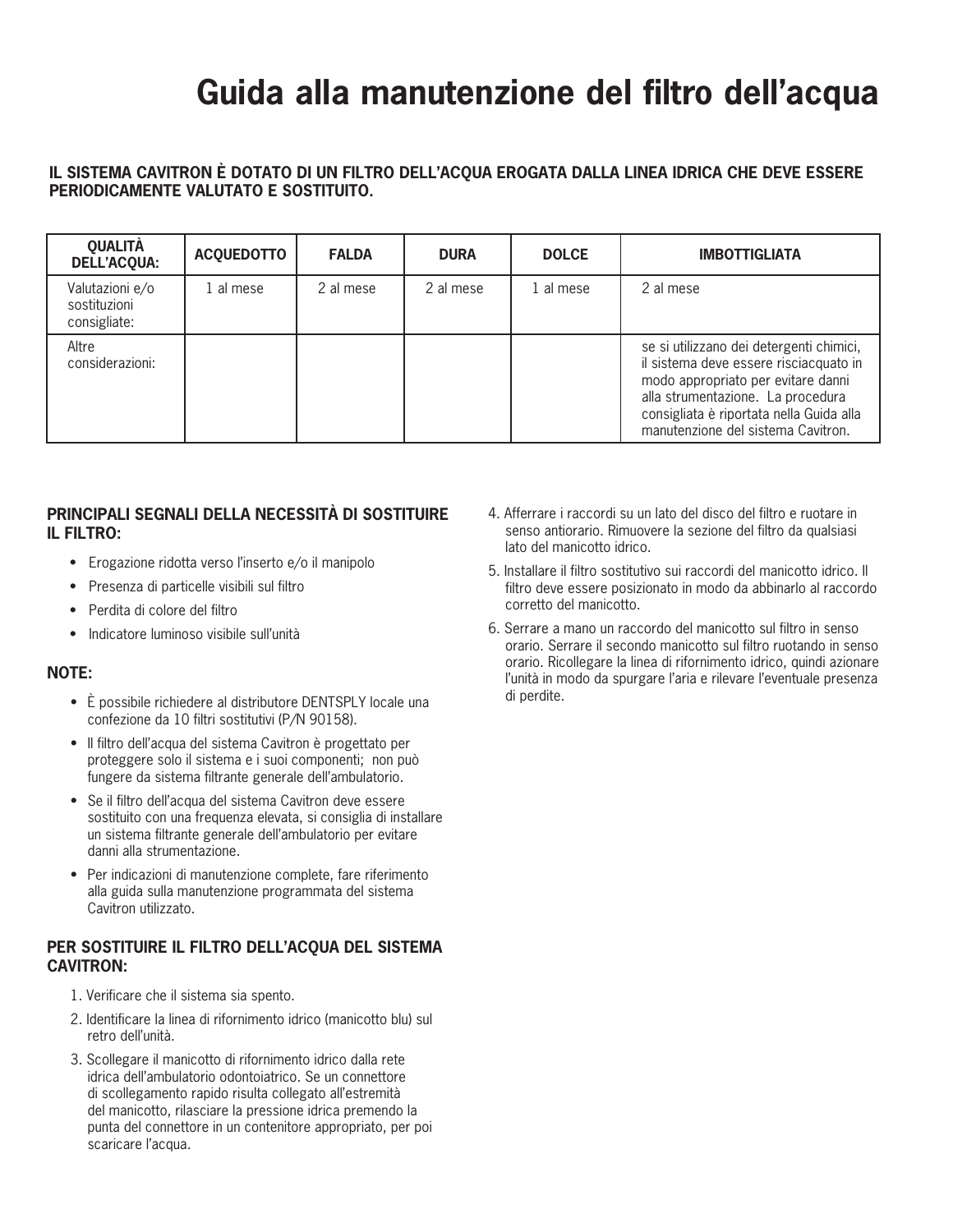

# **Руководство по техобслуживанию**

### **ВАЖНО. Выключайте подачу воды в систему Cavitron или отсоединяйте быстросъемное соединение линии воды от системы подачи воды, если она не используется.**

### **ЕЖЕДНЕВНОЕ ТЕХОБСЛУЖИВАНИЕ** Саvitron. НЕ РАСПЫЛЯЙТЕ ДЕЗИНФИЦИРУЮЩИЙ РАС-

### **Процедуры запуска в начале рабочего дня**

- 1. Откройте ручной запорный клапан системы подачи воды к стоматологическому оборудованию.
- 2. Установите стерилизованный наконечник Steri-Mate на кабель наконечника.
- 3. Установите регулятор уровня мощности системы в положение минимальной мощности, а регулятор орошения — в положение максимального потока.
- 4. Включите питание системы.
- 5. Держите стерилизованный наконечник (без вставки) над раковиной или водоотводом. Включите режим промывки, коснувшись значка промывки.
	- Откроется экран промывки с указанием включения функции промывки. Отобразится таймер, отображающий оставшееся время цикла промывки.
	- • Функцию промывки можно прервать в любой момент двухминутного цикла, коснувшись значка Scale или нажав педаль.
- 6. По завершении цикла промывки установите стерилизованную ультразвуковую вставку 30 кГц Cavitron в наконечник и установите требуемые положения регулятора уровня мощности и регулятора орошения для ультразвукового удаления зубного камня.

### **Перед приемом каждого пациента**

- 1. Извлеките использованную ультразвуковую вставку Cavitron. Очистите и стерилизуйте вставку в соответствии с процедурами инфекционного контроля в документации, которая прилагалась к вставке.
- 2. Удерживая наконечник над раковиной или водоотводом, включите функцию промывки, как описано в шаге 5 процедуры запуска.
- 3. По завершении цикла промывки переведите выключатель системы в положение OFF (ВЫКЛ.) (0).
- 4. Снимите наконечник Steri-Mate, затем очистите и стерилизуйте его в соответствии с процедурами инфекционного контроля, описанными в брошюре с процедурами инфекционного контроля для систем Cavitron, которая прилагается к вашей системе.
- 5. Перед тем как приступить к дезинфекции поверхностей корпусов, заблокируйте сенсорный экран, коснувшись значка блокировки. Дезинфицируйте поверхности корпуса, шнура питания, кабеля наконечника, педали Tap-On, кабеля в сборе (если применимо), линий подачи воды, как описано в брошюре с процедурами инфекционного контроля для систем

ТВОР НА ПОВЕРХНОСТИ СИСТЕМЫ\*.

- 6. Осмотрите кабель наконечника на отсутствие заломов или порезов.
- 7. При использовании закрытой водяной системы или системы дозирования DualSelect проверьте наличие достаточного объема жидкости для следующего пациента.
- 8. Когда вы будете готовы к использованию системы, коснитесь значка разблокировки, установите стерилизованный наконечник Steri-Mate на кабель наконечника в сборе, вставьте стерилизованную ультразвуковую вставку в наконечник и установите требуемые положения регуляторов системы.

### **Процедуры отключения в конце рабочего дня**

Выполните шаги с 1 по 6 процедур техобслуживания «Перед приемом каждого пациента». Кроме того, рекомендуется закрыть ручной запорный клапан системы подачи воды в стоматологический кабинет.

**\*ПРИМЕЧАНИЕ. Рекомендуется использовать дезинфицирующие растворы широкого спектра на водной основе для медицинского применения, например Lysol IC. Некоторые спиртовые дезинфицирующие растворы могут представлять опасность и изменять окраску пластиковых деталей.**

### **10.2. Еженедельное техобслуживание**

В конце каждой рабочей недели настоятельно рекомендуется дезинфицировать систему промывкой линий подачи воды с использованием раствора гипохлорита натрия (NaOCl) 1:10. Это можно сделать, подключив устройство к системе дозирования Cavitron DualSelect или к одному из других устройств, доступных у местных дистрибьюторов. Если устройство будет подключено к системе дозирования Cavitron DualSelect, следуйте указаниям по применению системы DualSelect. Если устройство будет подключено к другому устройству, следуйте данным указаниям по применению, учитывая, что промывку с использованием химических веществ следует выполнять при максимальном потоке воды в течение не менее 30 секунд. Оставьте систему на 10–30 минут, чтобы раствор гипохлорита натрия впитался в линии. Рекомендуется поместить на систему табличку с сообщением о том, что СИСТЕМА ДЕЗИНФИЦИРУЕТСЯ СИЛЬНЫМ ДЕЗИНФИЦИ-РУЮЩИМ СРЕДСТВОМ И НЕ ДОЛЖНА ИСПОЛЬЗОВАТЬ-СЯ. По завершении этой процедуры промывайте систему чистой водой не менее 30 секунд или до тех пор, пока запах гипохлорита натрия не пропадет. ПЕРЕД ТЕМ КАК ИСПОЛЬЗОВАТЬ СИСТЕМУ ДЛЯ ПАЦИЕНТА, УДАЛИТЕ ИЗ НЕЕ ВСЕ ХИМИКАТЫ.